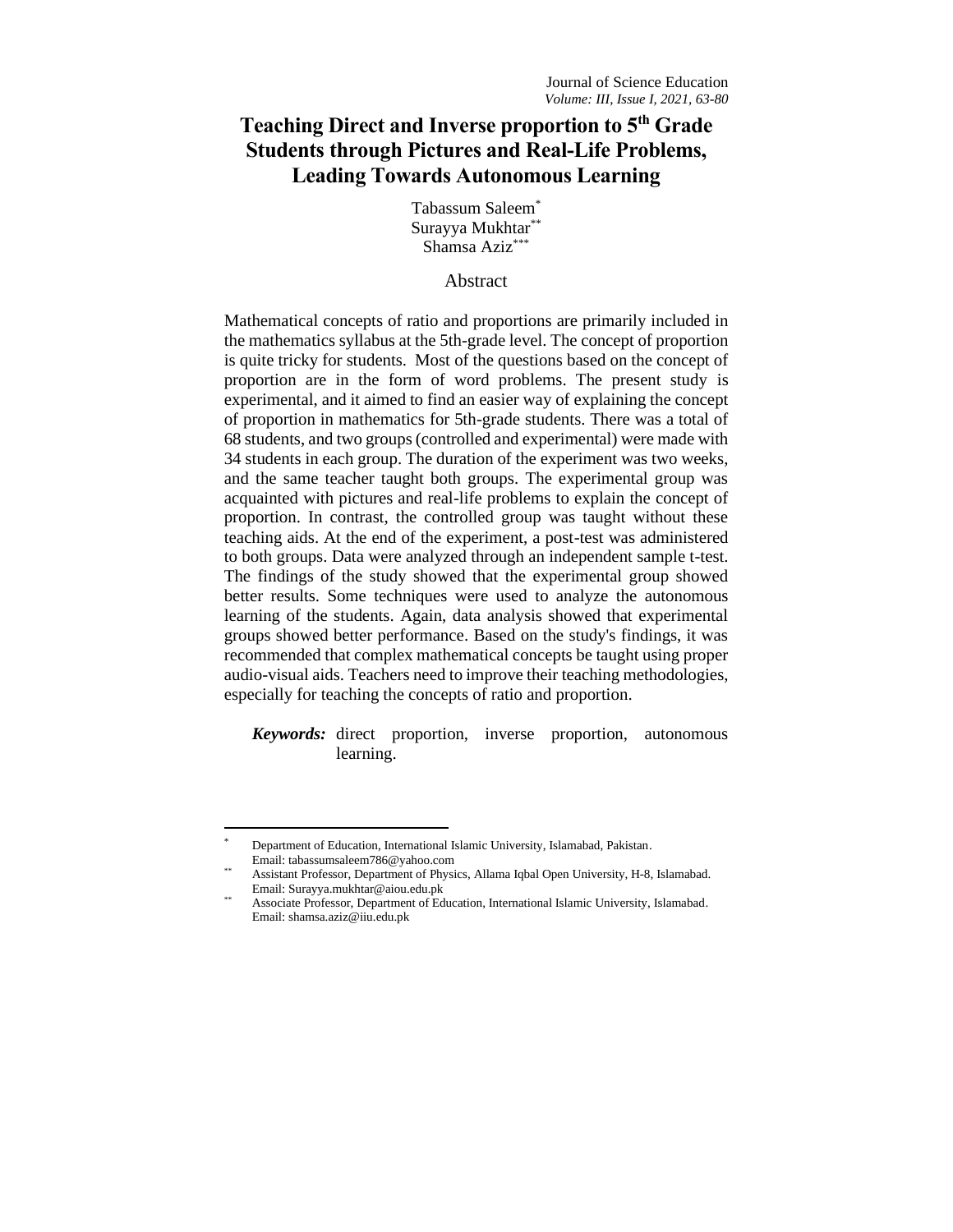## **Introduction**

Ratio and proportions are the two critical mathematical concepts included in mathematics books, usually at grade 5. The ratio can be defined as "the relation between two or more values or quantities", while proportion can be defined as "the relation between two or more ratios". These concepts will become the base for many complex concepts of physics and mathematics at a higher level. In physics, the concept of direct relation and inverse relation is frequently used. Similarly, in mathematics equations of straight lines, graphs mainly depend upon the relation between certain values. Autonomous learning can be defined as an "approach to learning with which learners hold power or right to regulate and control their learning activities". Learners are in charge of their learning processes with autonomy.

It has been observed that at the primary level, the main problem with these concepts is two-folded. One is the understanding of the statement, as most of the mathematics book questions related to these topics are in the form of word problems. Secondly, the identification of the variables, that is, the variables among which we had to find the direct or inverse relation.

The present study was focused on solving these issues by using reallife problems and pictures, which showed the situations of the word problems in pictorial form.

## **Objectives of the Study**

- 1. To use new methods (real-life problems and pictures) to explain the concept of direct and inverse proportion at the primary level.
- 2. To evaluate the effectiveness of these methods at students' learning at the primary level.
- 3. To find the students' problems in understanding direct and inverse proportion.
- 4. To evaluate the effectiveness of these methods in enhancing autonomous learning of students at the primary level.

## **Hypotheses of the Study**

- $H<sub>01</sub>$ . There is no significant difference in the mean achievement scores between the students taught with and without using real-life problems and pictures.
- H02. There is no significant difference in the Autonomous learning abilities between the students taught with and without using real-life problems and pictures.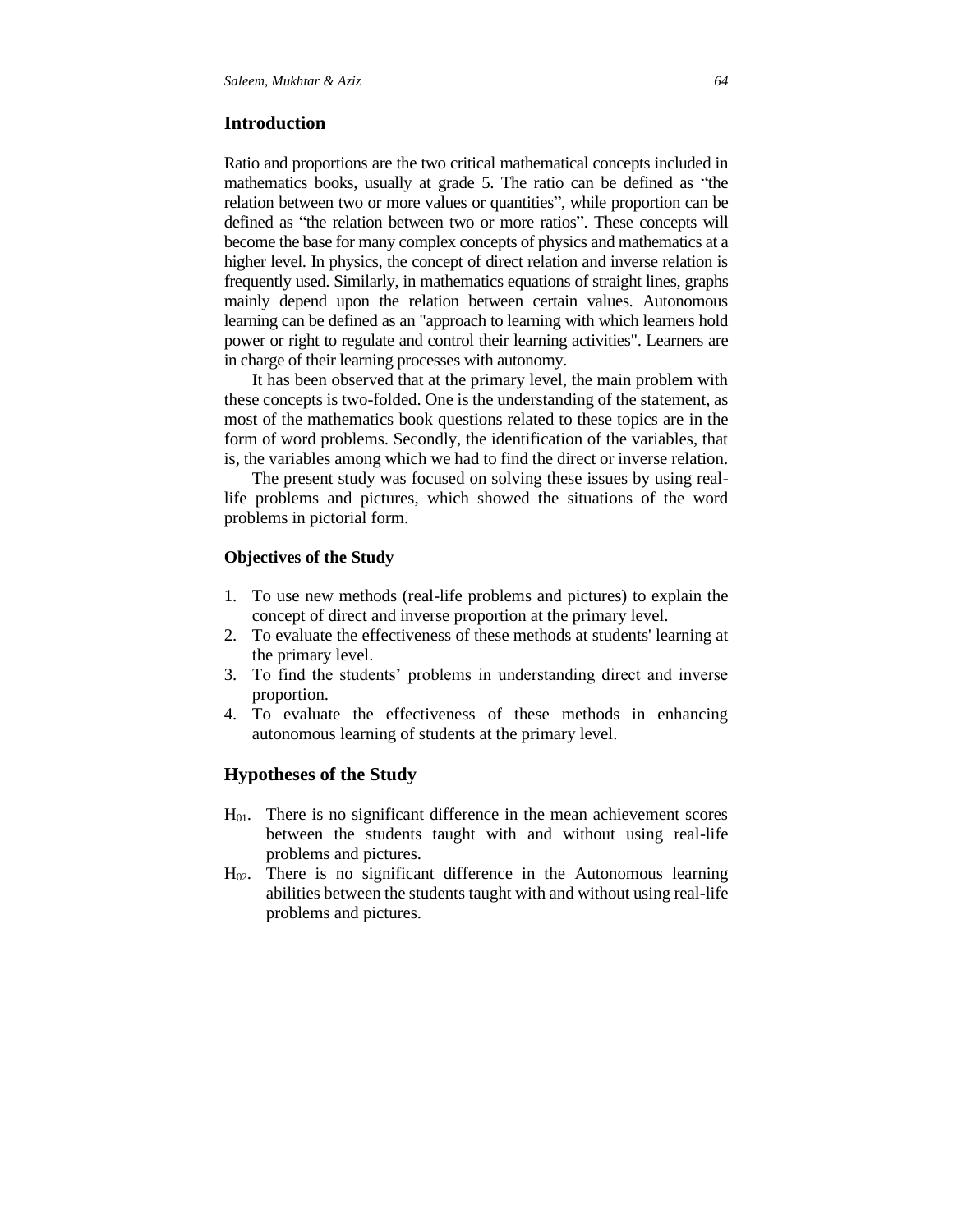#### **Significance of the Study**

The present study is significant for teachers as they may get knowledge about students' problems in understanding the concept of direct and inverse proportion at the primary level. It is significant for test developers and teachers that they would become familiar with the use of real-life problems and use of pictures for taking tests for students at the primary level.

# **Statement of the Problem**

Ratio and Proportions are the two essential topics that start mainly at the primary level in schools. These concepts are used in Algebra and higher mathematics at secondary and higher secondary school levels. The problems related to direct and inverse proportion are mainly in the form of word problems in mathematics books.

Students faced two main issues at this level. One is the new concept for them, and the second is that the sums are in the form of word problems. It has been observed that by using Real-life problems and using pictures, these problems can be solved.

## **Literature Review**

It is a useful technique of mathematics education, that the students try to find connections and relations among different mathematical concepts and ideas so that they can use them for future mathematical learning (Mathematics, 2000). To accomplish this goal, teachers should teach mathematics to students on a variety of levels, including fragmented instruction and drill (CCSSI, 2010). So that students can recognize and exploit diverse relationships between mathematical ideas (CCSWT, 2011). The concept of direct and inverse proportion is one of the predominant concepts of the elementary and middle school mathematics curriculum (DeJarnette, Walczak, & González, 2014). It is an essential element for the understanding of algebra and beyond (Lesh , Post , & Behr, 1988).

Students faced many problems while solving direct and inverse proportion sums. The researches have enlisted the students' following six problems while solving the mathematical problems based on the direct and inverse proportion (Irfan, Nusantara, Subanji, & Sisworo, 2018). Other researchers also have the same thinking that students are unable to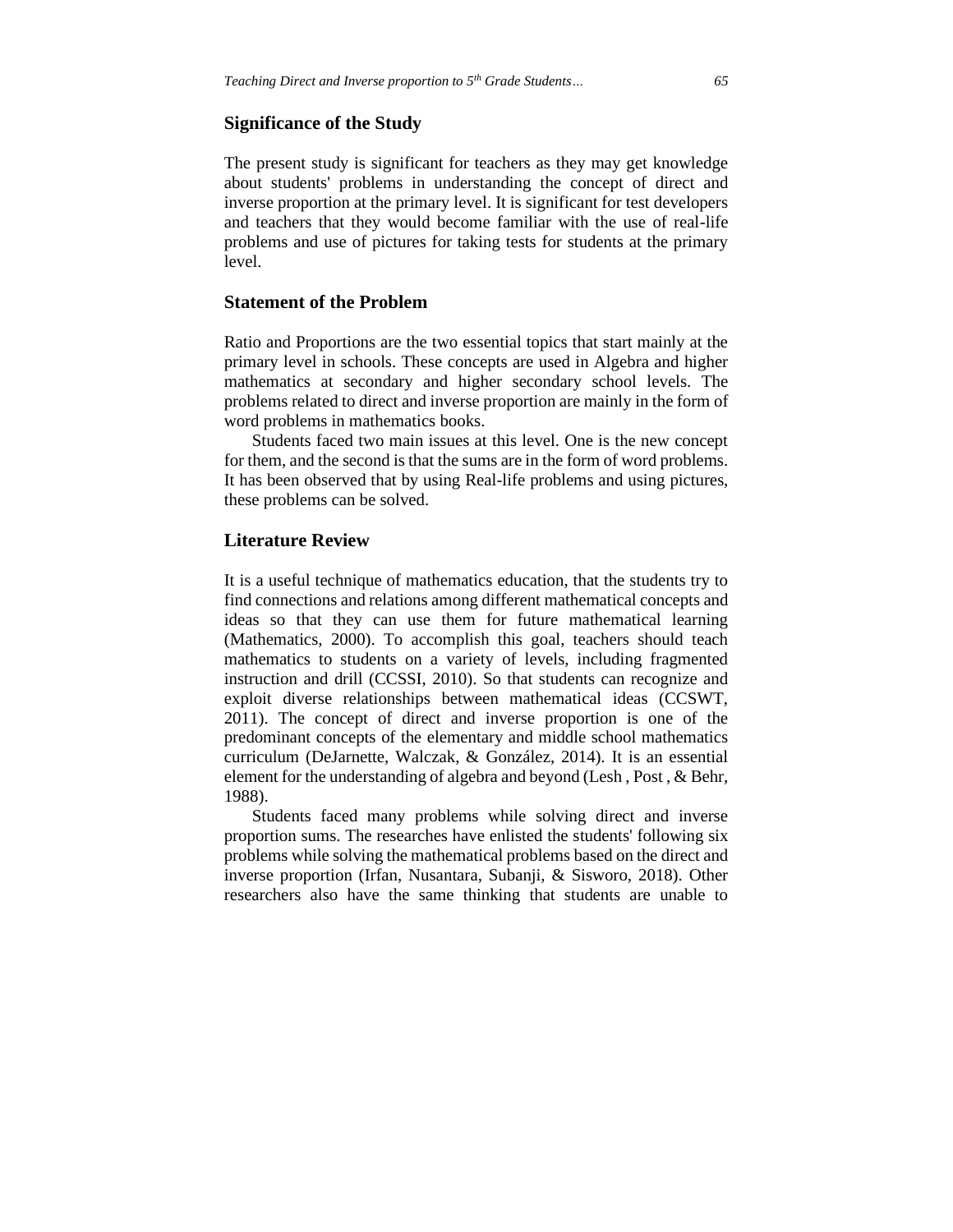recognize proportional (direct and inverse) relationships in solving the problems based upon the concept of direct and inverse relation (Lobato & Ellis, 2010).

- 1. don't understand the use of variables
- 2. don't understand the use of formulas
- 3. don't understand the key phrases on the problem
- 4. don't understand the difference in ratio, fractional, and division
- 5. don't understand the word problems
- 6. don't understand the simplification of division
- 7. don't interpret proportion relation correctly

The research conducted by Arican(2019) also showed that seventh-grade middle school students' overall weaknesses in all four attributes understood ratios, directly, inversely, and non-proportional relationships. Based on his findings, he further suggested that teachers should expand students' knowledge of ratios, proportions, and proportional relationships to develop a meaningful understanding of these concepts (Arican, 2019).

Lamon in his book "An integration of research", has explained the students' problems in understanding complex mathematical concepts. In the book chapter with the title "Ratio and Proportion: Children cognitive and metacognitive processes," he further explained that ratio is viewed as a complex unit resulting from several compositions (Lamon, 1993).

The problems based upon proportion are solved mainly by the crossmultiplication by taking the unknown value as 'x'. Research conducted in Indonesia showed that about proportion, students have different levels of intuitive understanding. Students who are unable to solve a simple proportional problem (missing value) are also unable to work on the comparison problem, that contains more than one set of numbers. Even those students who can solve a proportional problem may still have difficulties in solving comparison problems (Sumarto, Galen, Zulkardi, & Darmawijoyo, 2014). The results of a study conducted by Irfan, Nusantara, Subanji, & Sisworo (2019) indicated that students experiencing proactive interference caused by failure to coordinate the knowledge they have with the problems faced. Because of that when students are resolving the problem of inverse proportion, they actually use the concept of direct proportion to solve inverse proportion problems Irfan et al. (2019).

Nursa, Hartono & Somakim (2020) investigated that through learning trajectories, students investigated their knowledge of understanding both proportions. He and his coworker discovered that students were able to recognize and understand direct proportion and are able to solve the problem using a Ratio table in a particular context (Nursa, Hartono, &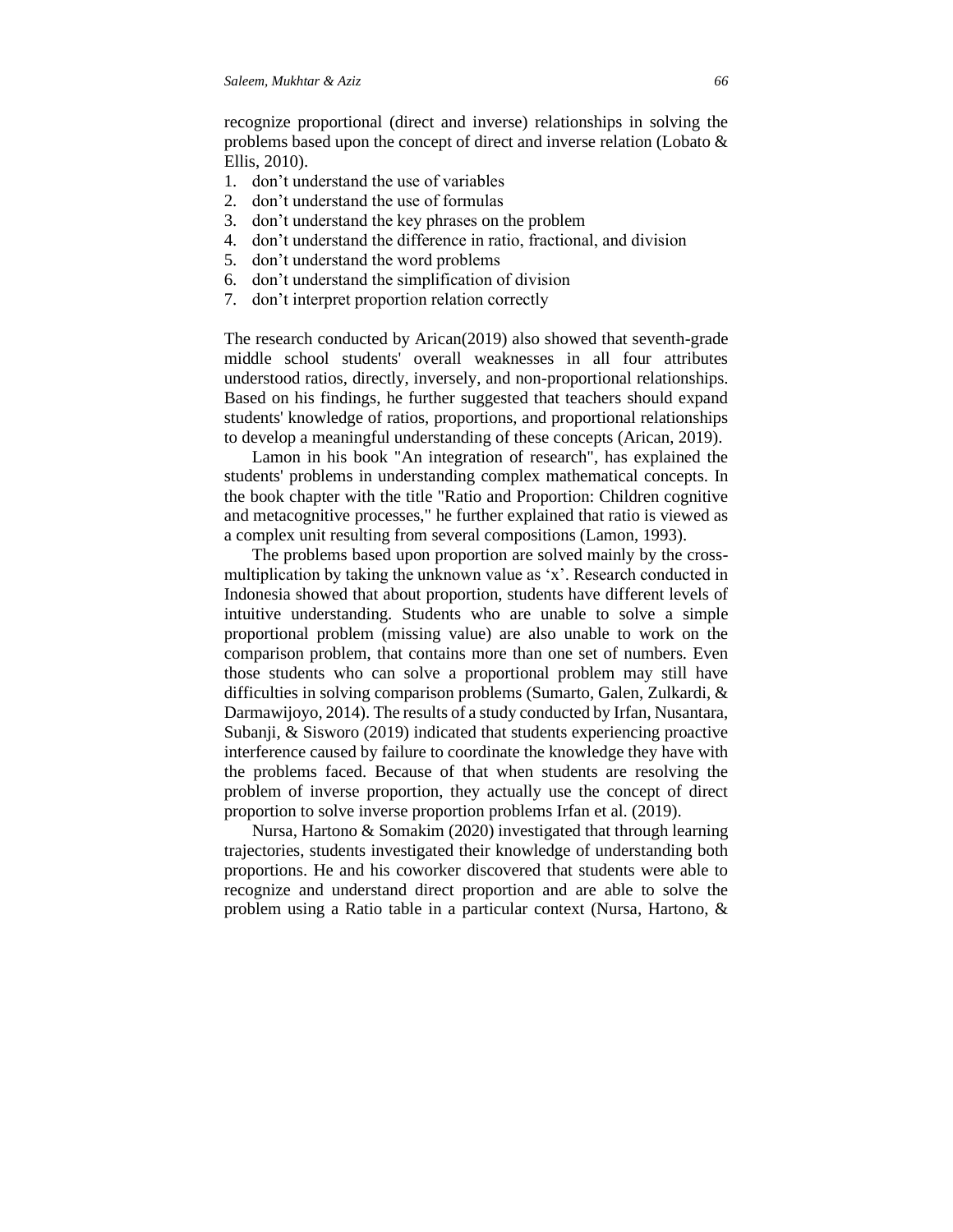Somakim, 2020). With the help of the Ratio, the concept of direct and inverse proportion can be clarified. It also helps them to understand and solve the problems. The findings of the study conducted by Fernández, Linares, Dooren, Bock, & Verschaffel (2012) indicated that in order to solve the proportional problems mostly students used additive methods. And this trend is common in primary school students and decreased in secondary school students. This study also showed that while solving proportional problems students made mistakes in converting the additive methods into multiplicative methods (Fernández, Linares, Dooren, Bock, & Verschaffel, 2012). Students faced more difficulties in solving problems related to inverse proportion as compared to the problems involving the concept of direct proportion (Arican, 2019).

Saifullah & Qohar (2020) used "Simulation Based Sticker Book on Direct and Inverse Proportion" and found that it is helpful in explaining the concept of direct and inverse proportion to the students (Saifullah & Qohar, 2020). Autonomous learning can be defined as an approach to learning with which learners hold power or the right to regulate and control their learning activities. Learners are in charge of their own learning processes with autonomy. Autonomous learning is also called selfdirected learning.

Autonomous learning is learning activities that take place more driven by their own will, choices, and responsibilities. Students need to have autonomous learning so that they are responsible for regulating and disciplining themselves and developing learning skills of their own volition. This is in line with Suhendri s' work that learning autonomous is an essential element in learning mathematics (Suhendri, 2011). Students can improve their understanding of mathematics. Autonomous learning allowed the students to be agents (enabling them to be the doers rather than recipients of the learning), which helps sustain their motivation (Harmer, 2007).

Studies on learning autonomy mainly were conducted on adult learners and hardly found on those of young learners. Many people often underestimate the potential for self-regulation in children, seeing them frequently as too young to be self-controlled (Padmadewi, 2016). Students' autonomous learning can be evaluated using different techniques. Padmadewi has mentioned some techniques that include classroom observation, response to various tasks, etc.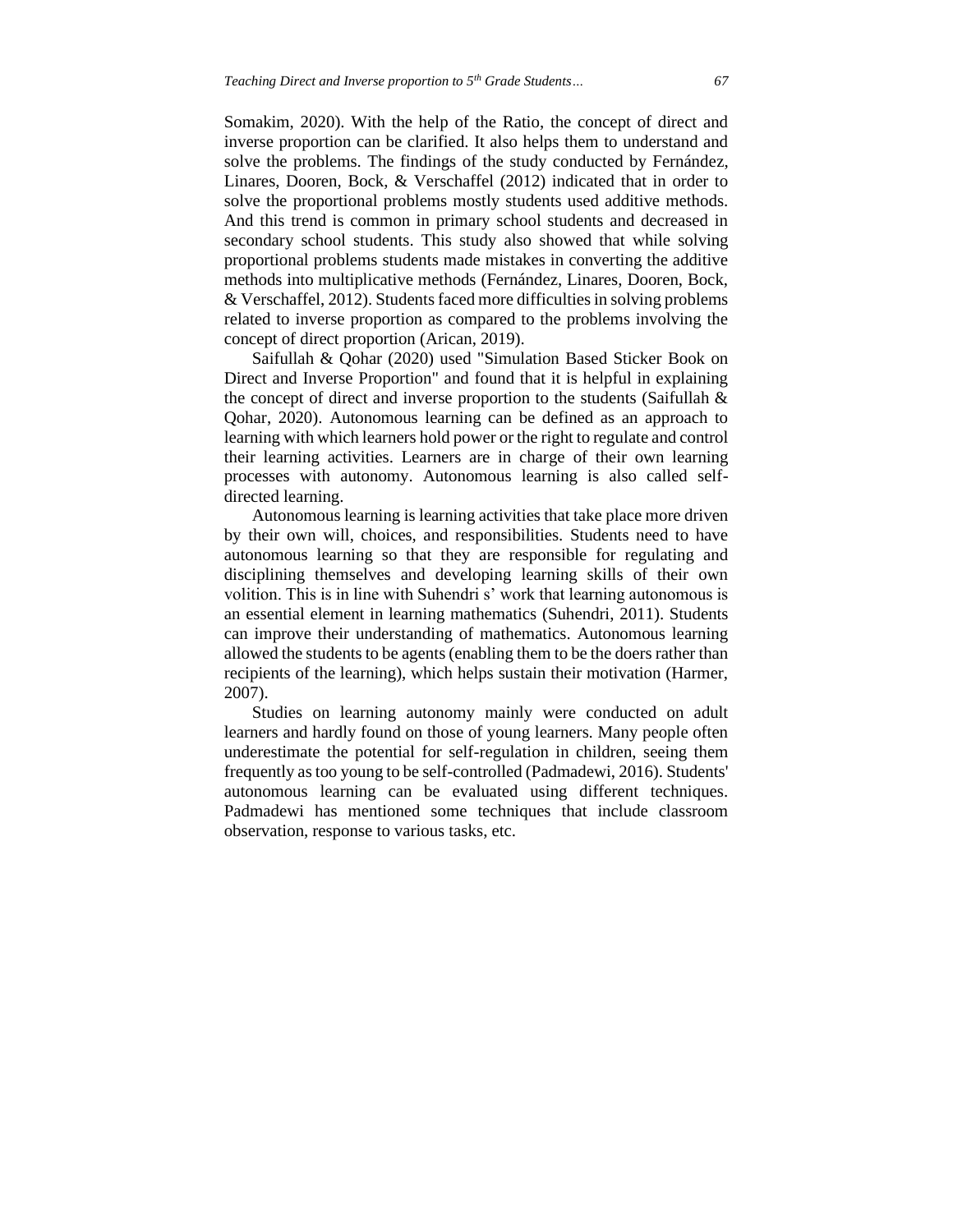## **Methodology**

#### **Research Design**

A Pretest-Posttest Design was used to compare students' math achievement when taught using real-life problems and pictures and conducted without the use of real-life examples and pictures.

The Pretest-Posttest Design was as follows:

| O1 | X <sub>1</sub> | O2   |
|----|----------------|------|
| OЗ | X <sub>2</sub> | ( )4 |
|    |                |      |

**Where** 

O1 and  $O3$  = pretests O2 and O4 =posttest  $X1 =$  treatment  $X2 =$  without treatment

## **Population**

A total of 17.377 million students attend Pakistan's primary schooling system. Of these, 11.463 million (66%) attend public schools, while 5.913 million (34%), attend private schools (Amin, 2013). Private schools in Rawalpindi enroll about 5.913 million students at the primary level (Amin, 2013). All 5<sup>th</sup>-grade students in district Rawalpindi's private schools were included in the study.

#### **Sample**

This research study was conducted on grade five students from a school in Rawalpindi. There was a total of 64 students (males and females), who were divided into two sections A and B.

A sample of 32 students was taken from each group: 15 girls and 17 boys were part of Section A's controlled group, while 13 girls and 19 boys were part of Section B's experimental group.

In this study, only two sections of grade five were taken. The pretest results indicate almost the same number of students in both groups (results from the control and experimental groups). The controlled group and experimental group had the almost same ratio of average, above average, and below-average students.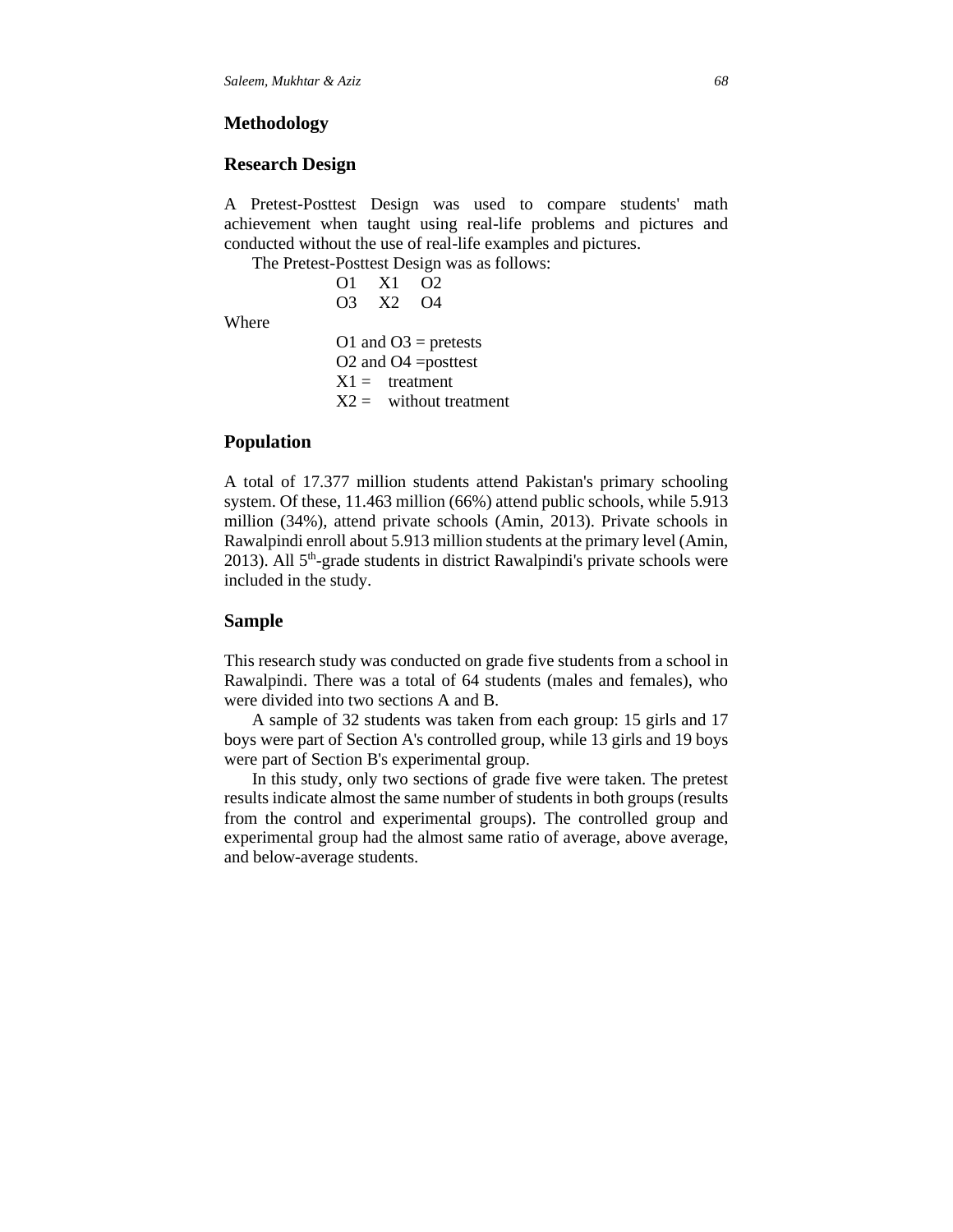#### **Teaching Conditions**

Both groups (controlled and experimental) received the same instruction from the same teacher. For both groups, the period was forty minutes long. The study lasted for two weeks.

## **Details of the Experiment**

The controlled group was taught by using the usual chalk and board method. While the experimental group was taught by using different activities. As it was already stated that most of the problems related to direct and inverse proportion are in the form of word problems. Some questions were given below.

Some questions from grade 5 books.

- Q-1 A worker is paid Rs 360 for three days. What should he be paid for 20 days?
- Q-2 15 workers do work in 35 days. In how many days 21 workers will do the same work?

Before starting the exercise, it was essential to explain the concept of direct proportion and inverse proportion. For that purpose, in the experimental group following activities were conducted.

## **ACTIVITY 1**

- Any four students arrange things, and time was calculated
- Then six students arrange the same things, and again time was calculated
- In this way concept of inverse proportion was explained.

#### **ACTIVITY 2**

- Six students had to arrange the class
- Three students had to arrange the class

While in the controlled group, the definitions of direct and inverse proportion were written on the board and explained verbally.

In the experimental group, pictures used while in a controlled group were explained on the board and verbally explained. AS an example, one question is described here.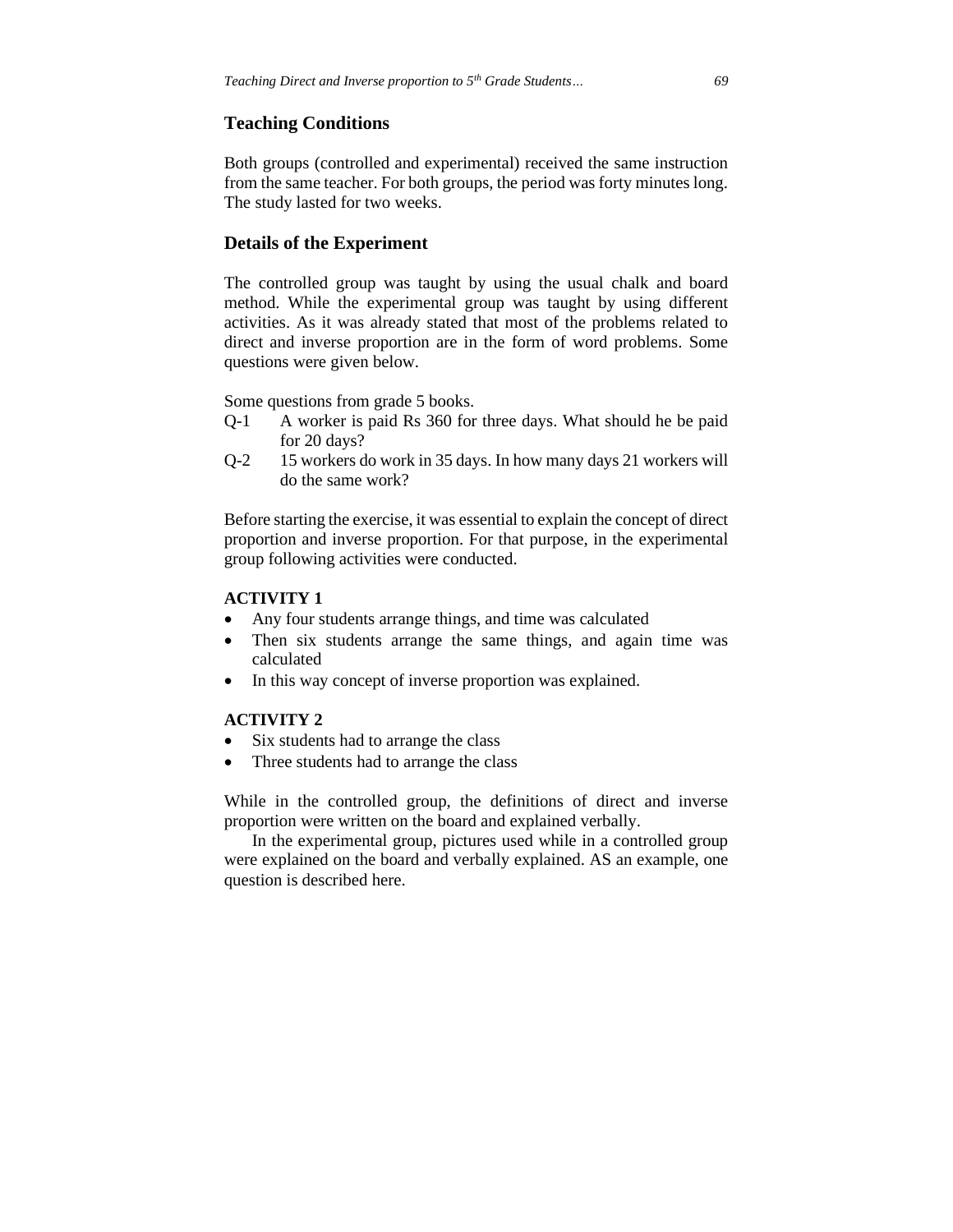Q-1 A worker is paid Rs 360 for three days. What should he be paid for 20 days?



*Figure 1.* Q-1 with the use of pictures

Using these pictures was straightforward to explain how the days and salaries were directly proportioned to each other.

For each exercise question, pictures were provided to the students and explained the concept of direct proportion and inverse proportion. The question below was the question related to the inverse proportion.

Q-2: 15 workers do work in 35 days. In how many days 21 workers will do the same work?

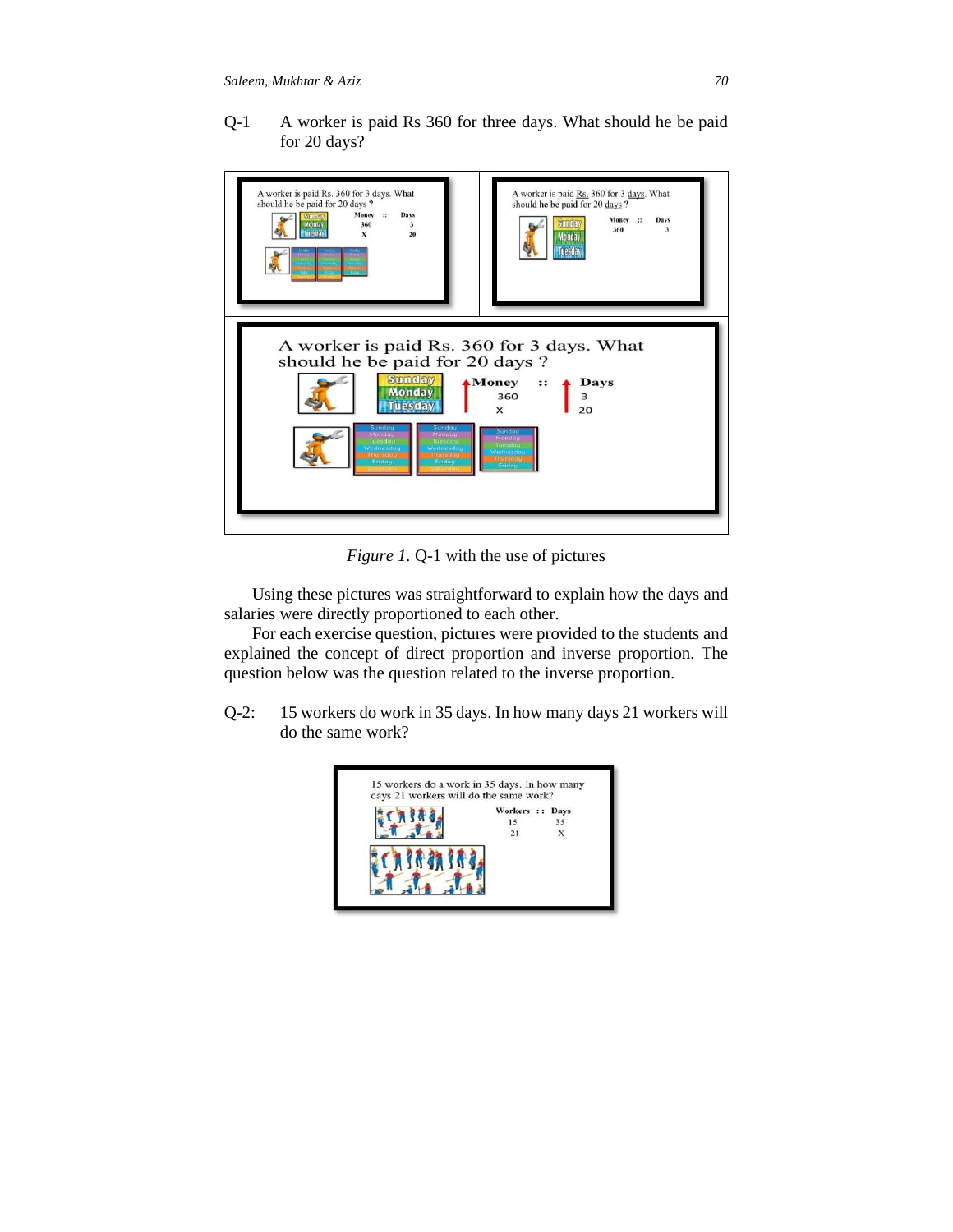

*Figure 2.* Q-2 with the use of pictures

It was observed that students took a lot of interest while solving these sums.

# **Autonomous Learning**

To enhance autonomous learning, many other activities were done in an experimental group class.

1. Different pictures were shown to them to find the direct and inverse proportion.



*Figure 3*. Pictures used to explain the concept of direct and inverse proportion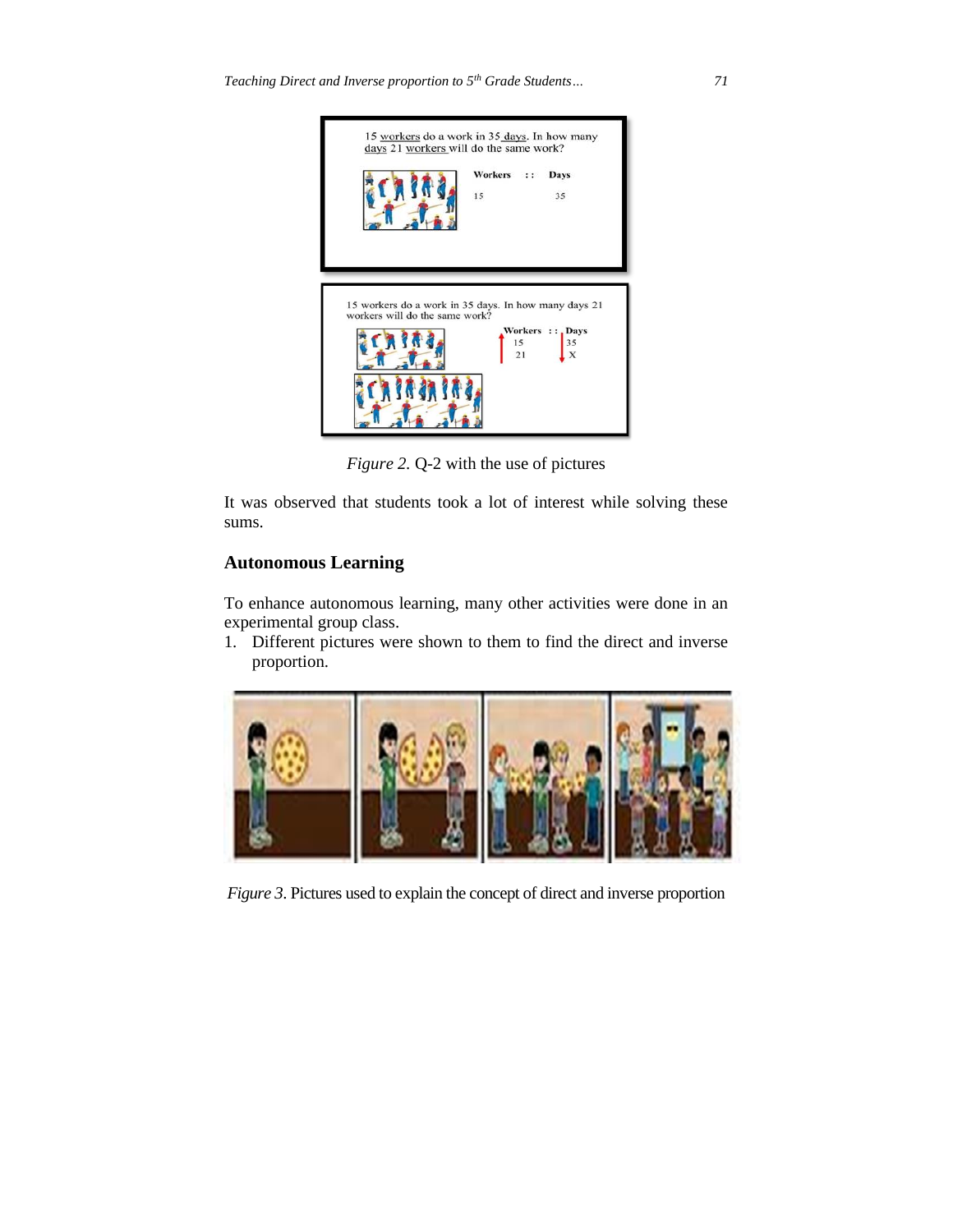

*Figure 4.* Picture used to find autonomous learning in students during post-test.



*Figure 5.* Picture used to find autonomous learning in students during posttest.

- 2. Students had to bring from their homes at least one pair of things which are either directly proportional or inversely proportional, e.g. number of pencils and size of pencil box etc.
- 3. Students had to draw pictures of a different object to show direct and inverse relations.

While no such activities were done in the controlled group.

After two weeks post-test was taken from both the groups, and the results were calculated.

# **Details of Post-test**

At the end of the experiment, a post-test was taken from the students of both groups.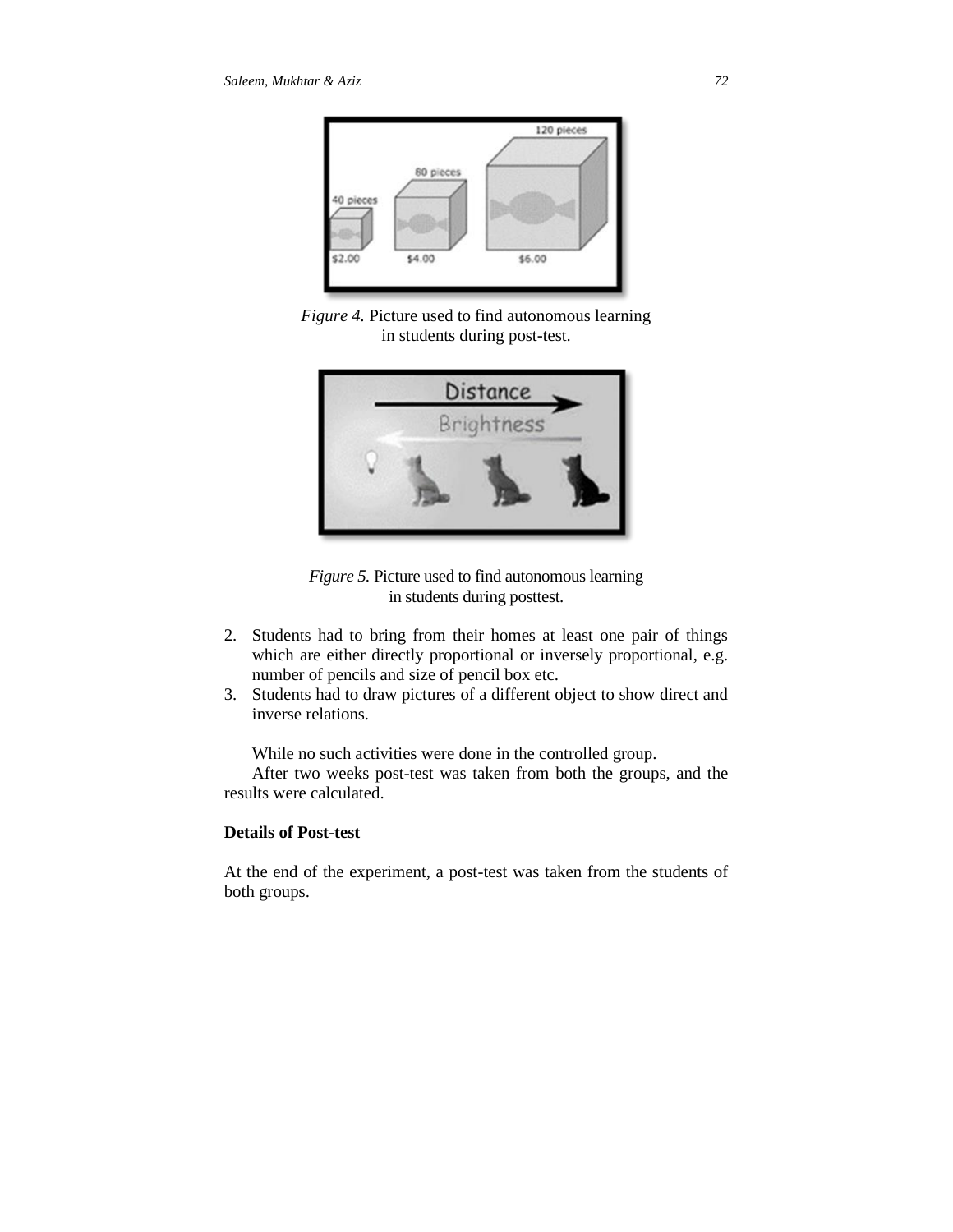Post-test contained objective and subjective portions to evaluate the students' understanding about ratio, direct, and inverse proportion. While checking the autonomous learning of the students' different tasks were given to the students. Each task was given one mark, and then data was analyzed.

Table 1. *Details of Post-test*

| S. No. | Test Items                      | Marks |
|--------|---------------------------------|-------|
|        | Proportion (Direct and inverse) |       |
|        | Autonomous Learning (5 tasks)   |       |

Some samples form students' post-test results.

do the the same ಕಿಸ

*Figure 6*. Post-test work of controlled group student.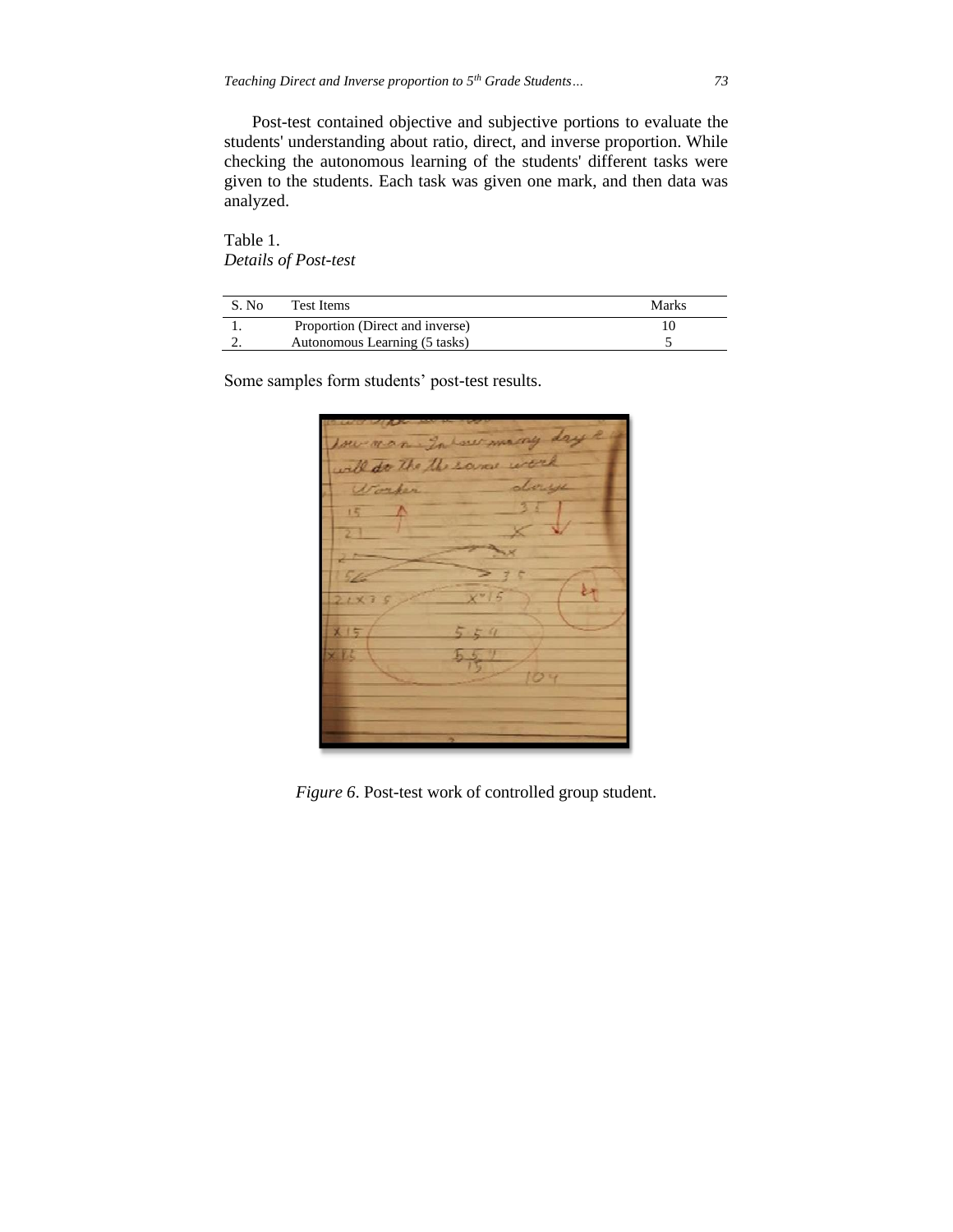

*Figure 7.* Post-test result of controlled group student.



*Figure 8*. Post-test result of Controlled group students.



*Figure 9.* Post-test result of experimental group student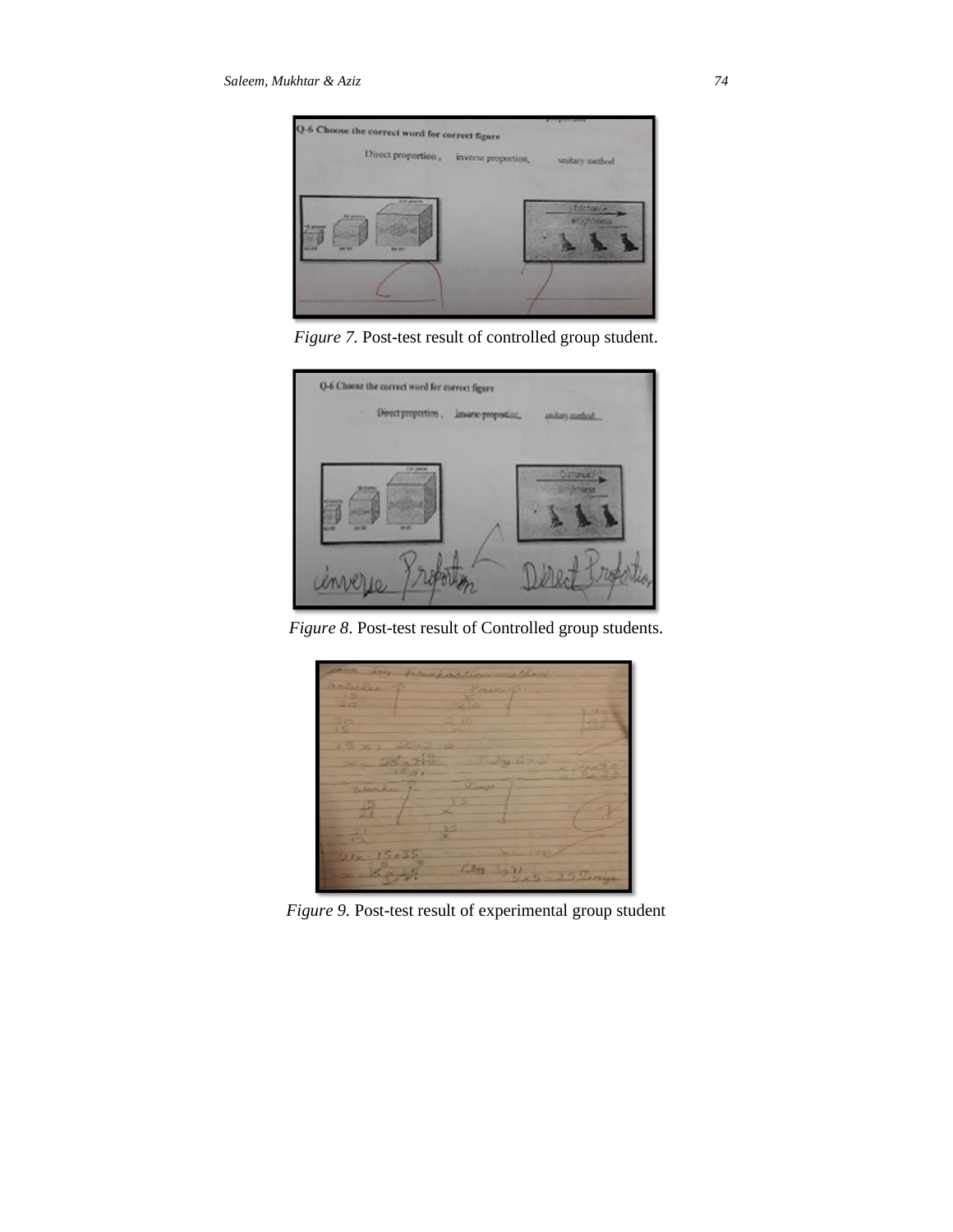

*Figure 10.* Post test result of experimental group student

# **Data Collection**

At the end of the experiment, a post-test was taken.

# **Data Analysis**

Data were analyzed through a computer by using SPSS software, and hypotheses were tested through mean and independent sample t-test. The results were then interpreted.

Table 2. *Posttest Results for Control and Experimental Groups*

| $S_{\text{No}}$ | droup        |   | Mean |      | df | p-value   |
|-----------------|--------------|---|------|------|----|-----------|
| . .             | Controlled   | ັ | 4.96 |      |    |           |
| ٠.              | Experimental | ັ | 9.06 | .827 | 62 | $<$ 0.00. |

The p-value for the two-tailed test is< 0.01, that value is less than 0.05 at a 5% level of significance, so there is a significant difference between the achievement of both groups (controlled and experimental). Hence the null hypothesis was rejected and the alternative hypothesis is "there is a significant difference between the students' achievement in mathematics of both groups (controlled and experimental) when taught through the use of real-life problems and pictures and without the use of these methods".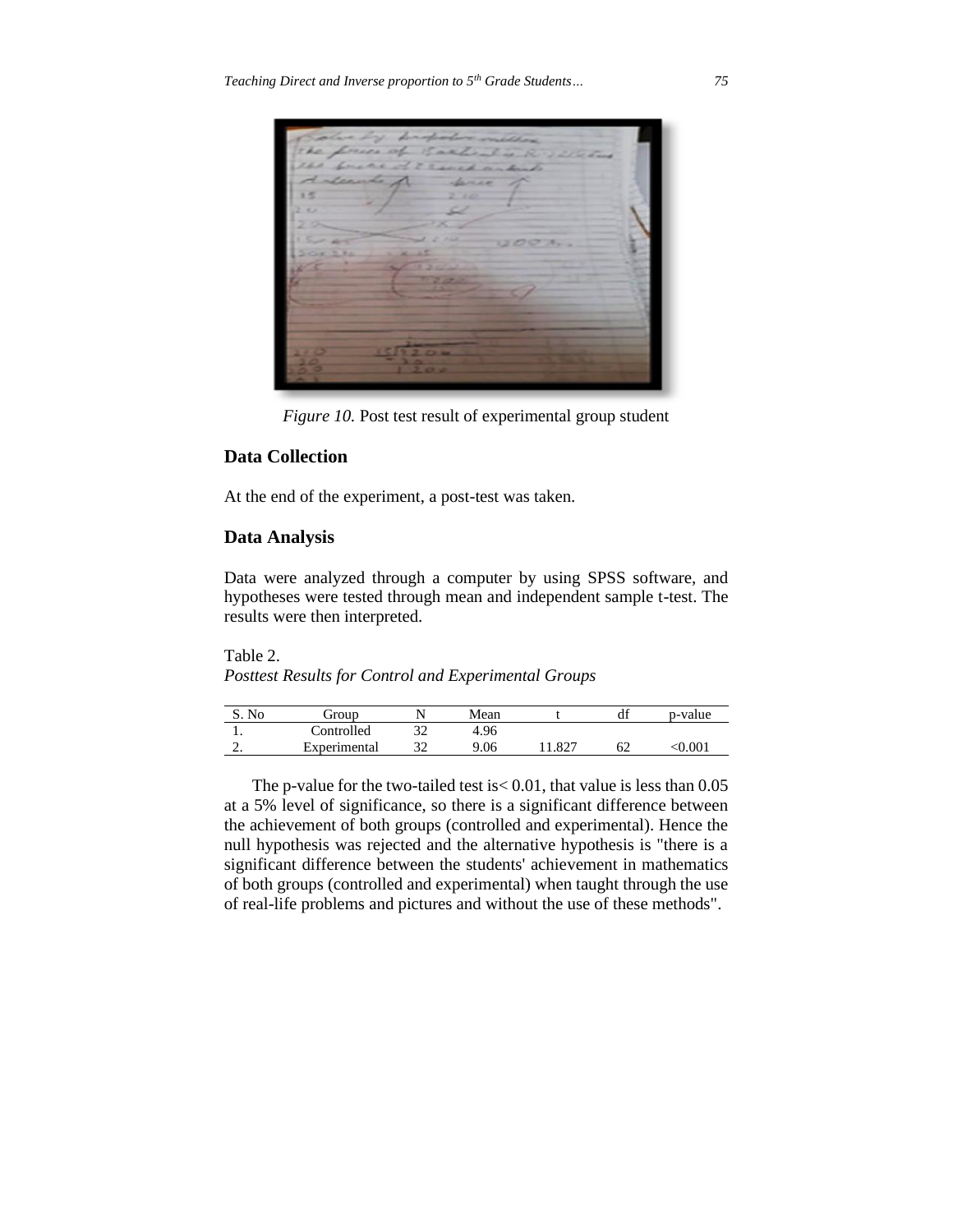To evaluate the autonomous learning abilities, different tasks were given to the students of both groups. While taking post-test of the students, some questions were also asked to check the students' autonomous learning.

The marks of these questions were separately calculated, and an independent-sample t-test was applied. The results were as followed.

# Table 3. *Details of Scores for Autonomous Learning*

| No                 | eroup        |     | Mean |       | df | p-value |
|--------------------|--------------|-----|------|-------|----|---------|
| . .                | Controlled   |     | 2.65 | 7.061 |    |         |
| $\sim$<br><u>.</u> | Experimental | ے ر | 4.40 |       | 64 | 0.001   |

Considering the p-value was less than 0.05, it was rejected, there was no significant difference between the students' autonomous learning abilities of the controlled group and experimental group. There was, however, a substantial difference in the students' autonomous learning abilities between the two groups.

Data were further analyzed to find the other difficulties faced by students in solving the problems related to the concepts of direct and inverse proportion.

Following five types of difficulties in understanding the concepts of direct and inverse proportion were enlisted while analyzing the posttest questions solved by the students.

#### Table 4.

*Details of the Difficulties in Solving the Sums Based on the Direct Proportion and Inverse Proportion*

| S. No Nature of problems |                                  | No. of Controlled    |     | No. of experimental  |     |
|--------------------------|----------------------------------|----------------------|-----|----------------------|-----|
|                          |                                  | group students faced |     | group students faced |     |
|                          |                                  | these difficulties.  |     | these difficulties.  |     |
|                          | Identification of variables.     | 15                   | 47% | 4                    | 13% |
|                          | Arrangement of values            | 12.                  | 38% | 5                    | 16% |
| 3.                       | Identification of unknown value. | 15                   | 47% | 4                    | 13% |
| 4.                       | Division and multiplication      | 16                   | 50% |                      | 22% |
|                          | Finding the correct answer in    | 16                   | 50% |                      | 22% |
|                          | terms of an unknown variable     |                      |     |                      |     |

A detailed study of the questions solved by the students of both the groups (controlled & experimental) showed that most of the students have difficulties in solving the sums based on the direct proportion and inverse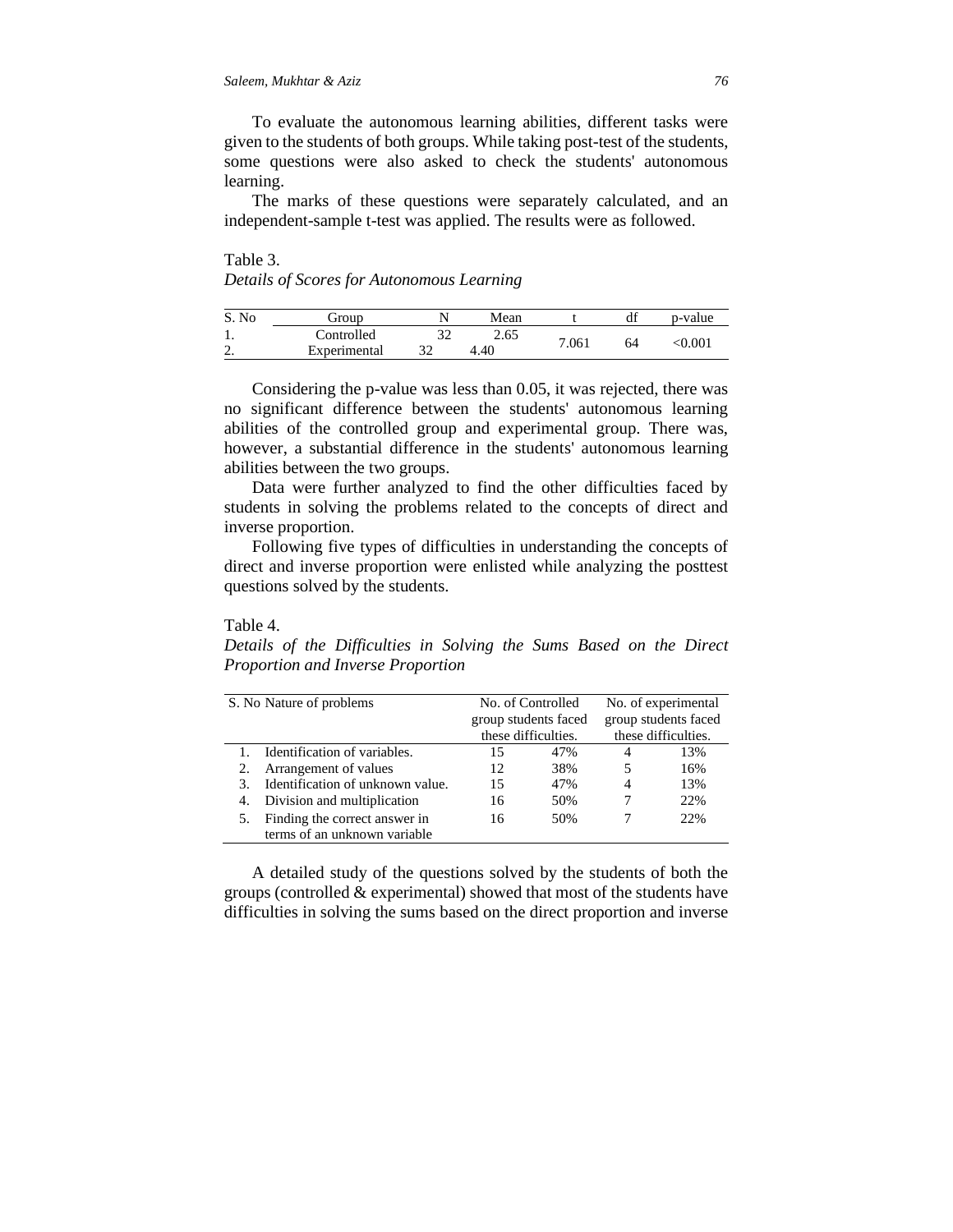proportion. These difficulties were enlisted in table 4. Some students in the Experimental group had identified the variables correctly, and the concept of direct and inverse proportion was also evident. Still, they were unable to do the rest of the mathematical work. One such test was shown in figure 10.

The above figure showed the sum done by a student of the experimental group. Although the student had identified the variables correctly and directly, they failed to carry out further mathematical calculations that involved multiplication and division.

#### **Discussions**

Ratios and proportions are important mathematical concepts. These concepts are taught to the students at the primary level. The students' posttests analysis showed that the students in the controlled group mostly had problems identifying the variables and then identifying the direct and inverse relation that is in accordance with the research work done by Lobato. He also showed that students don't understand the uses of variables and have problems understanding the phrases used in questions (Lobato, 2010). Proportion questions are usually in the form of word problems, and in mathematics, the word problem itself is a problem. The students of the experimental group successfully solved the same questions in the post-test. The use of pictures and real-life problems helped them to understand these word problems in a better way. The mean score of the experimental group is shown in table 2. The mean score of the experimental group was 9.06 while that of the controlled group was 4.96, which also explained that the use of pictures and real-life examples helped the students understand the concepts of direct and inverse proportion better.

Similarly, the data shown in Table 4 showed the details of the students' difficulties while solving the sums of direct and inverse proportion. This data also supported the fact that students of the experimental group understood the concepts of direct and inverses proportion, identifying variables, and identifying unknown values much better than controlled group students. Some students 7 out of 32 (22%) made mistakes while doing further mathematical calculations based upon division and multiplication, but that number was less than the control group, which was 16 out of 32 (50%). That also supported the study of Lobato that students don't understand the simplification of division while solving the problems of direct and inverse proportion (Lobato, 2010).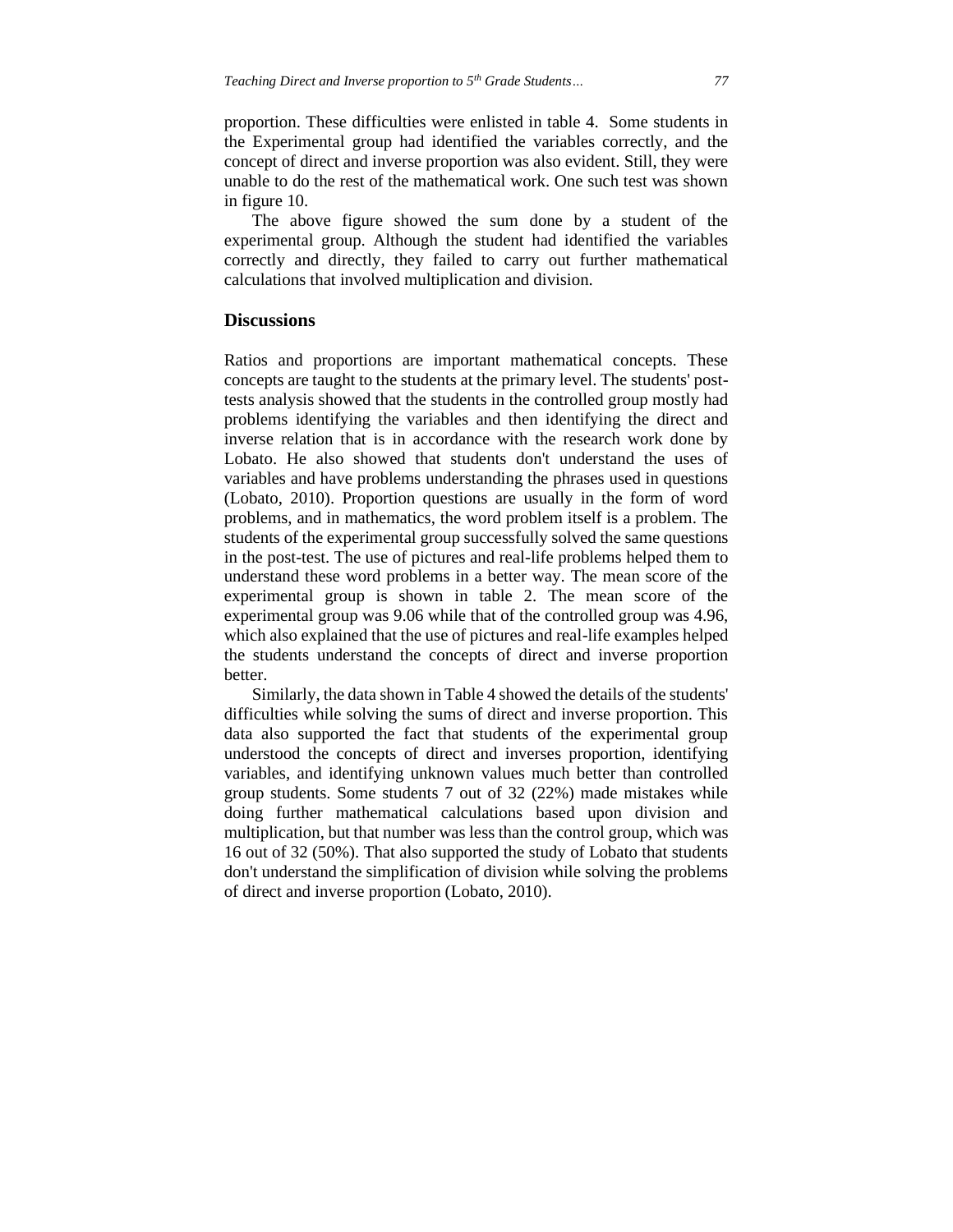# **Conclusions**

Based on the finding of the study, it was concluded that:

- 1. Students can improve their learning if the teacher will use real-life examples while teaching some difficult concepts such as ratio and proportion.
- 2. These concepts could be well understood if pictures showing direct and inverse relations have been shown to the students.
- 3. It was also observed that students faced problems in further mathematical calculations after understanding the concepts of direct and inverse proportion.
- 4. If students understand the concepts, clearly it would lead towards autonomous learning.

# **Recommendations**

Based on the results of the present study, it is recommended that:

- 1. Teachers may use real life examples to explain these and other mathematical concepts during daily classroom teaching.
- 2. Curriculum developers may include more real-life problems and activities in mathematics texts books for a better understanding of mathematical concepts.
- 3. Teachers' training programs may include the use of more real-life problems and activities. So, teachers should be trained enough to use these methods in their daily teaching.
- 4. More research may be done to explore the effects of use of real-life examples for the teaching of other mathematical concepts e.g. area and perimeter, volume of two dimensions and three-dimension shapes etc.
- 5. It is also recommended that further research may be done on other grade levels. As, the present study was focused on grade five students. More research may be done on grade seven and grade eight students to explore the effect of daily life examples to clarify the mathematical concepts.
- 6. Further studies may be done to understand the difficulties faced by the students while doing division and multiplication of the sums related to direct and inverse proportion sums.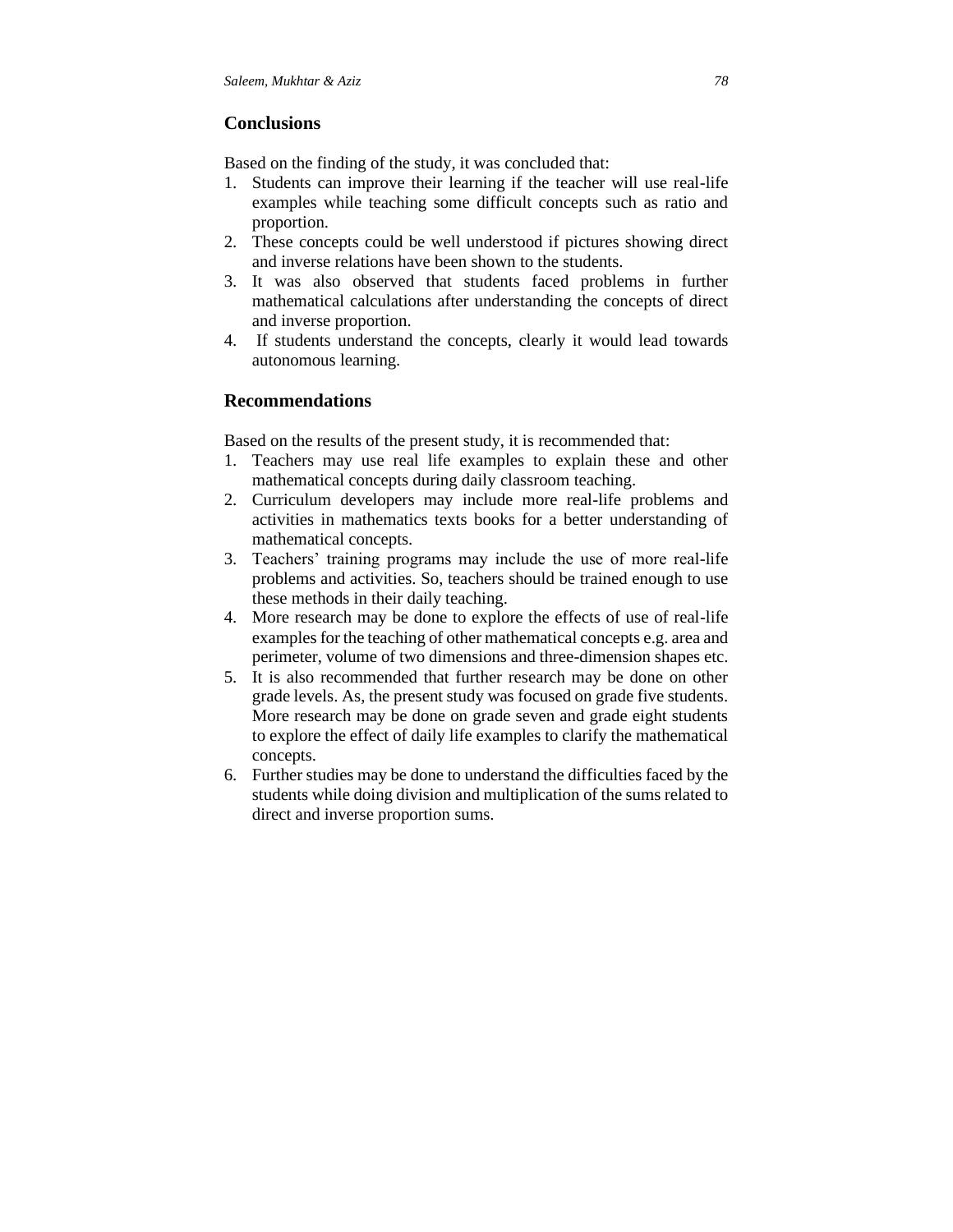#### **References**

- Amin, N. (2013). *Pakistan Education Statistics 2011-12.* Islamabad: The NEMIS Team.
- Arican, M. (2019). Facilitating pre-service mathematics teachers' understanding of directly and inversely proportional relationships using hands-on and real-world problems. *International Journal of Research in Education and Science (IJRES), 5(*1), 102-117.
- Common Core State Standards Initiative (2010). The common core state standards for mathematics. Washington, D.C.: Author. Retrieved from [http://www.corestandards.org/assets/CCSSI\\_Math%20Standards.pdf.](http://www.corestandards.org/assets/CCSSI_Math%20Standards.pdf)
- Common Core Standards Writing Team (2011). Progressions for the Common Core State Standards for Mathematics (draft), 6-7, ratios and proportional relationships. Retrieved from http://math.arizona.edu/~ime/progressions.
- DeJarnette, A. F., Walczak , M., & González, G. (2014). Students' concepts and theorems-in-action on a novel task about similarity. *School Science & Mathematics, 114(*8), 405-414.
- Fernández, C., Llinares, S., Van Dooren, W., De Bock, D., & Verschaffel, L. (2012). The development of students' use of additive and proportional methods along with primary and secondary school. *European journal of psychology of education*, *27(*3), 421-438.
- Harmer, J. (2007). *The Practice of English Language Teaching*. England: Pearson Education Limited.
- Irfan, M., Nusantara, T., Subanji, S., & Sisworo, S. (2018). Why Did the Students Make Mistakes in Solving Direct and Inverse Proportion Problem? *International Journal of Insights for Mathematics Teaching (IJOIMT)*, *1*(1), 25-34.
- Irfan, M., Nusantara, T., Subanji, & Sisworo. (2019). Direct Proportion or Inverse Proportion? The Occurrence of Student Thinking Interference. *Internation Journal of Scientific & Technology, 8(*7), 587-590.
- Lamon, S. J. (1993). Ratio and proportion: Children's cognitive and metacognitive processes Rational numbers. In S. J. Lamon, *An integration of research* (pp. 133-156)*. New Jersey: Lawrence Erlbaum Associates*.